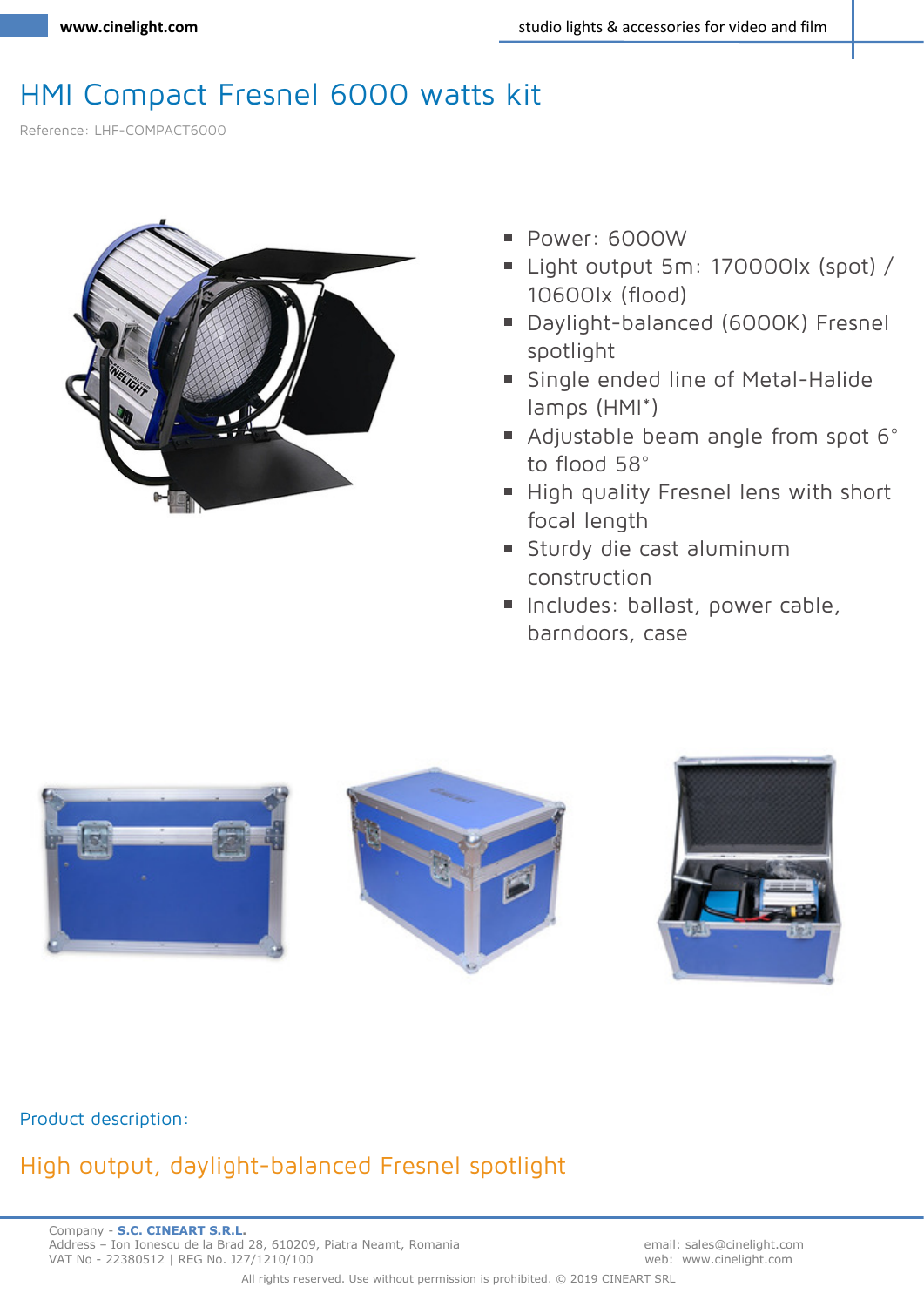The Cinelight Compact 6000 HMI light is a high output, daylight Fresnel spotlight designed for the TV/Film industry where a sharp cutting, intense field of light is required. Using the single ended line of Metal-Halide lamps (HMI\*), the fixture delivers excellent quality daylight output.

### **True Fresnel lens and smooth focusing mechanism**

The high quality Fresnel lens with short focal length and wide angles increases the light output and delivers superior optical performance. The adjustable focus from spot (6°) to flood (58°) makes it easy to obtain the desired intensity or beam width.

### **Fully die cast aluminum housing**

The Cinelight Compact 6000 HMI is using a series of aluminum extrusions and aluminum corrosion castings for the housing to quickly dissipate the heat that comes from the light bulb, therefore increasing the lamp's life. The amount of time needed for the fixture to cool down is reduced so it's easier to handle.

# **High speed & flicker-free HMI ballast**

As with any HMI fixture, the Cinelight HMI Fresnel lights require a ballast in order to function. The Cinelight HMI electronic ballast complies to the industry's high demanding requirements: flicker free, very low noise, high output and stable long-term operation. The ballast features a rugged and compact design for easy handling on the field.

The ballast employs the ALF technology (Active Line Filter) which minimizes the power line interference, providing a higher Power Factor for a more efficient power use. This translates to a consistent color temperature and flicker-free dimming, despite power line voltage fluctuations.

The dedicated high-speed function of the ballast drives the lamp to 300Hz or 1kHz to ensure a flicker-free image in slow motion shootings.

The ON/OFF power switch on the ballast control panel allows for hot re-striking, while the dedicated dimming knob vary the power down to 50%.

Safety circuits such as over-voltage, over-temperature and short-circuit protection provide a safe and reliable operation.

## **Transport case included**

For easy transportation and safe storage, a hard case is included which accommodates the kit's components: HMI Fresnel lamp head, electronic ballast, power cable and metal barndoors.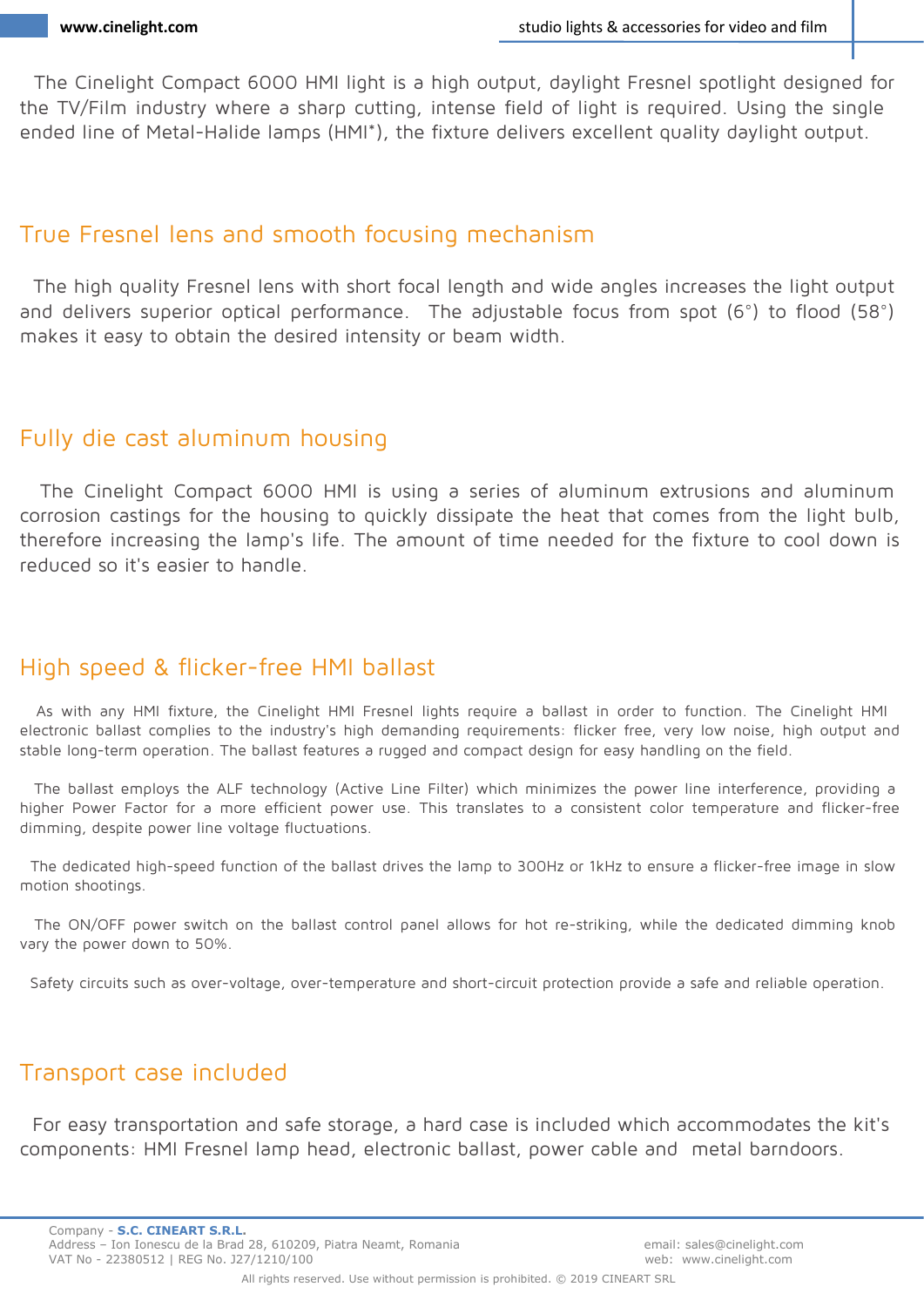### **Wide range of applications in the film industry**

The daylight-balanced output provided by the HMI fixtures is an essential artificial lighting source in many situations (for example, for supplementing the natural daylight in a scene or when tungsten-balanced scenes require a blue "moonlight"). Another common application is making sunlight effects through window, both on location and inside a studio setup. The HMI Fresnel can be used along with a diffusion panel or bounced into a reflective surface to create a large soft lighting source.

*Available only on pre-order with delivery time of 8-12 weeks.* 

**Package Content:**

- 1 x HMI Fresnel 6000 watts lamp head
- 1 x HMI electronic ballast 6000 watts
- 1 x 15m power cable ( ballast to lamp head)
- 1 x 1.5m power cable (ballast to wall socket)
- 1 x barndoors 4 leaf
- 1 x transportation hard case (optional + 499 euro)